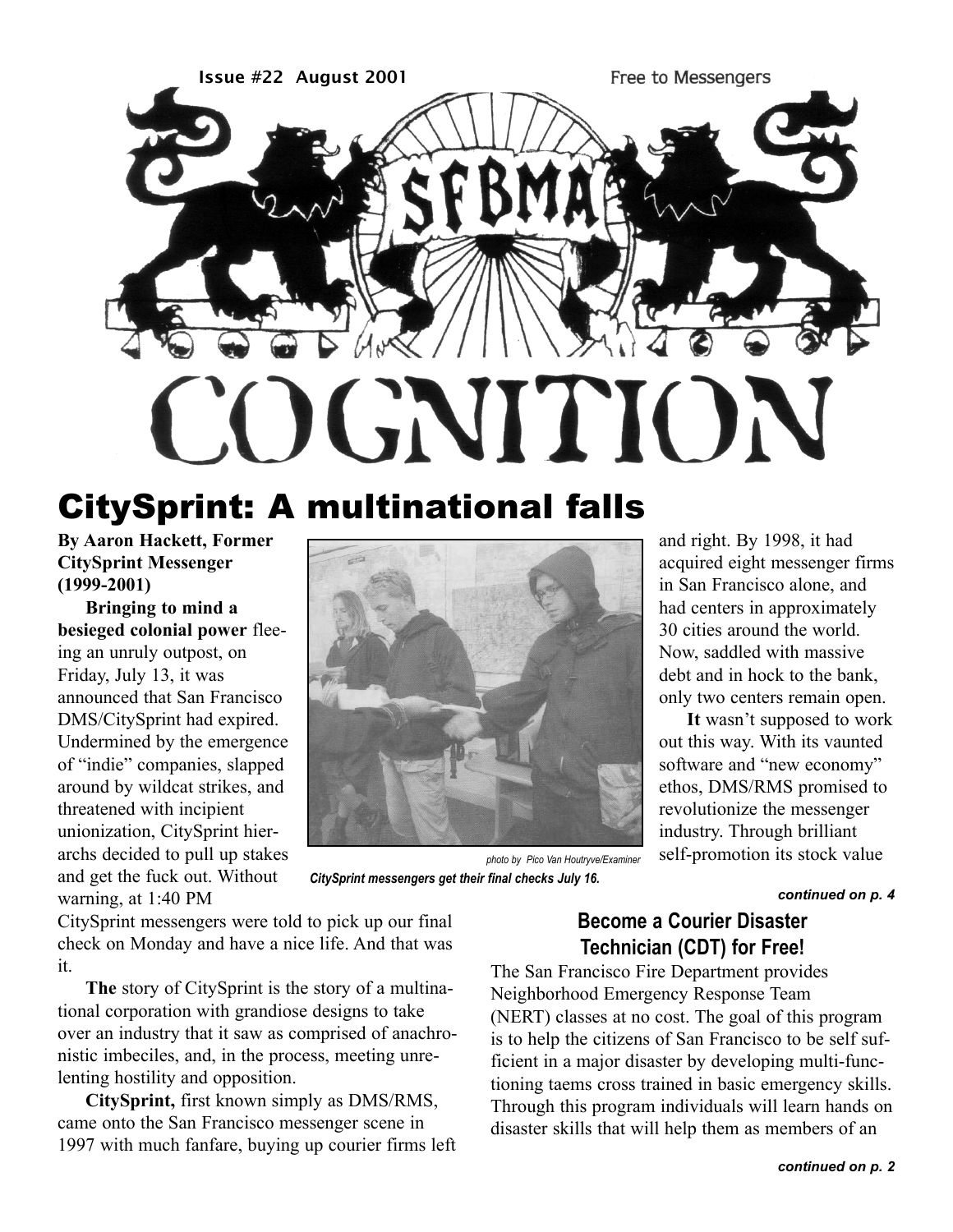# **LATE NEWS**

On Tuesday, August 7, a woman cyclist was killed near the freeway entrance at South Van Ness. The driver was not cited. She was hit so badly that she has not yet been identified as this issue goes to press. The area near the South Van Ness freeway entrance is known to be a dangerous one for cyclist, pedestrians and even motorists. This is yet another example of the Autocratic system killing someone. In this country alone, over 40,000 people each year are murdered by this system.

# **Disaster techs**

*continued from p.1*

emergency response team and as leaders directing untrained volunteers during an emergency, and allowing them to act independently or as an adjunct to City emergency services.

Once messengers have completed NERT and First Aid Training, patches will be distributed identifying participants as trained courier disaster technicians. Join us, as we train in earthquake awareness, disaster medicine, light search and rescue, and team organization.

Our intimate knowledge of the street and our endurance on our fast sturdy bikes could make us a vital part of the City's emergency plans with the right training. We are working with the Red Cross to coordinate specialized first aid classes that look at the unique abilities of messengers.

Ideas and input are welcome. Spread the word that I'm on the lookout for patch designs. Any and all will be considered. You can e-mail me at: **hungrykitty52@yahoo.com** to get more info on Messenger/NERT training and to sign up.You can also visit www.nertnews for more info on the NERT program and to find out about ongoing neighborhood classes.

### —**by Serenity Enriquez** 415-232-2870 (pager)

*Editor's Note: Serenity's idea is so obvious it's obviously good and has made some folks wonder why it hasn't been implemented already. Actually there were some attempts in the past but nothing as serious as what Serenity's got goin' on. And there were some contributions by individual SF messengers in the 1989 quake but nothing on a mass scale that we're capable of. Cyclists also came through after the massive Kyoto quake in Japan about 10 years ago. Serenity's idea has real potential and we should try to match her energy on it.—HW*

# MESSENGER WISDOM

"Bike Messengering is a competitive team sport. You compete against members of your own team."

### *—Paul Van Dryk, Western*

"Who would you rather have as your President?: an ex-crackhead or a guy who cheats on his wife? In one case at least the hormones are still working; in the other case the damage has already been done."

### *—John Blackwell, Pro*

"We messenger company owners are a suspicious and cowardly lot."

### *—Anonymous*

Know an example of Messenger Wisdom? Send it to: *Cognition* c/o H. Williams Box 26650/ SF, CA 94126 or to: howardx@pacbell.net

> Free trade riddle: What does FTAA stand for? **answer on page 8**

*Thank you to the SF Call and the Bay Guardian for helping us get our news box back!*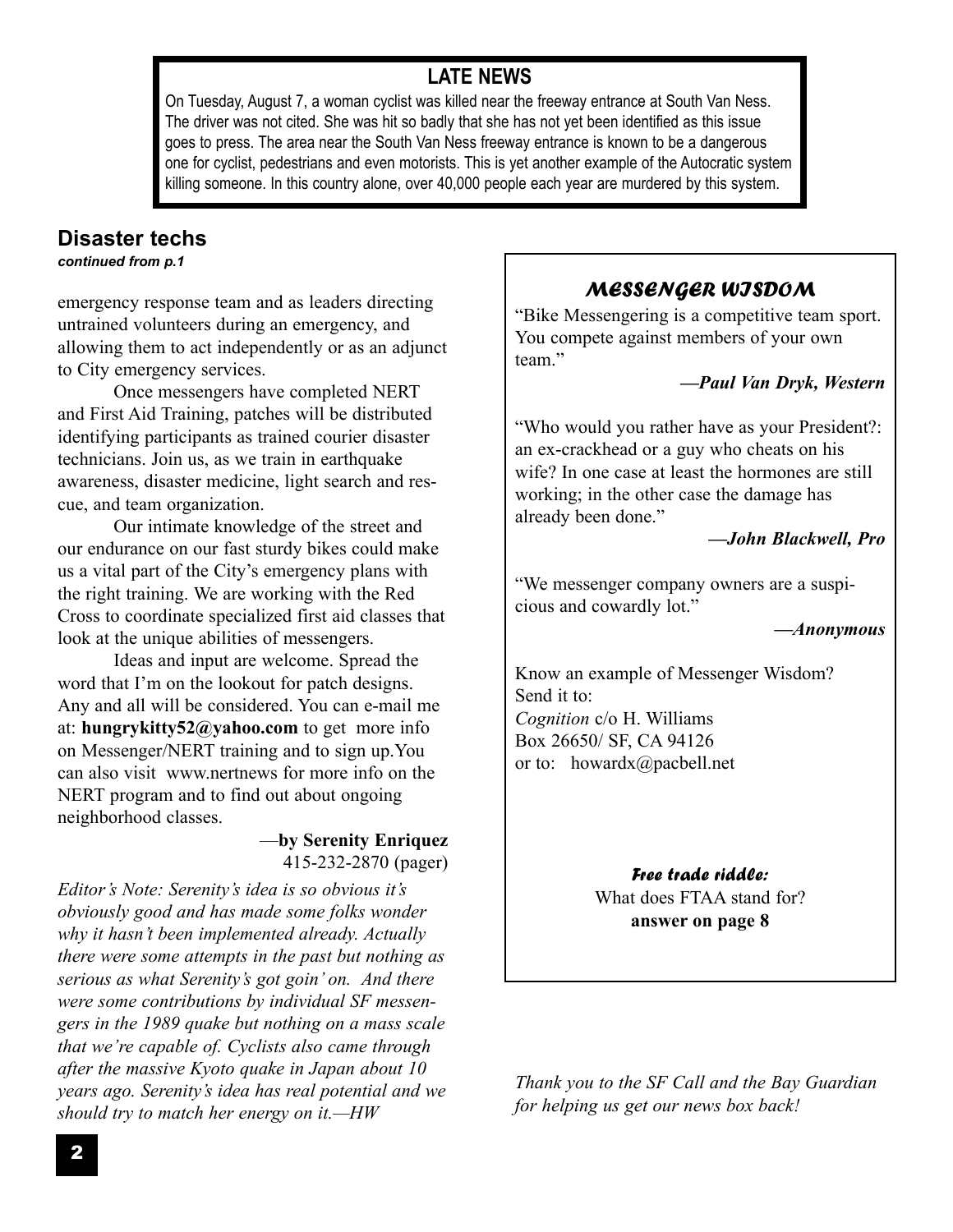# Webvan & CitySprint: Gone, Not Forgotten

The two photos in this issue tell so much of the story: the people who work hard at building a company are the ones hit hardest when their bosses screw things up. Earlier this summer Webvan and then on Friday the 13th of July, CitySprint's SF and LA branches joined Kozmo.com as failed innova-

tors in the same day delivery industry.

Employees of Webvan, a US corporation, received severance pay. In the case of the multinational CitySprint, workers were told of the branch's demise literally at the last minute. Their final paychecks were dated several days after the company's closure and no severance pay, once again in violation of state and federal laws. Fortunately the CitySprint messengers had sought union recognition from the ILWU. The ILWU will file for court action to compel CitySprint to pay 60

days' severance pay for the multinational's flagrant disregard for the national business closing law (a.ka. WARN).

All three corporations brought much needed new thought to our ancient and honorable profession. CitySprint introduced free call while Webvan and Kozmo expanded the Messenger Industry concept of delivering anything to anybody anywhere to unprecedented levels.

In the case of free call, No BS, Jetset and other Messenger services have picked up this idea and carried it on at their companies. Messengers at those places like free call, which will probably have a secure niche in the industry for as long as radios are used in dispatching. Free call will have its critics but it certainly cuts down on the abusive style Messengers encounter from some dispatchers in various parts of Western civilization. However, free call let a genie out of the bottle. By giving Messengers more decision making power to improve productivity but not the gains from that productivity ( as shown by Joel Metz' analysis of the UPG), DMS/Ciysprint bosses sowed the seeds

of a labor discontent that would only get worse when they chose to fight their own workers rather than simply respect their rights. DMS/CitySprint was doomed the day they brought in the Littler Men outsiders with their anti-union policies.

The innovations by the two Internet services—Webvan and Kozmo—had truly revolutionary potential for enlarging both the income and the

social impact of the Messenger Industry. By offering to have professional drivers and bikers do what millions do in privately owned cars, Webvan and Kozmo could have helped make the air cleaner AND the streets safer. One Webvan or Kozmo vehicle driven by a professional would make one trip to the supermarket and then drop off deliveries to perhaps a dozen clients along a route. This would be instead of those 12 customers getting into their 12 cars and making 12 trips to the supermarket. And according to a recent *Mercury News* article (November 24, 2000) 77% of

California's non-professional drivers have failed their DMV drivers test at least once. So it's reasonable to estimate that 9 of those 12 drivers do not know what the **#>\*&!** they're doing. Messenger companies doing such work would cut down unnecessary auto trips and thus be able to decrease air pollution and auto accidents. If there was ever a case for the government subsidizing a business this would be it (especially if they paid decently—something Kozmo and Webvan could've been better at). As with CitySprint, the innovations by themselves weren't enough. Respecting the employees' right to represent themselves was a step the faux hip Internet bosses couldn't bring themselves to take.

Something else all three companies had in common was that their stock was publicly traded. And this attempt to join innovation with the detached ownership that characterizes publicly traded companies proved to be an unwieldy fit. As we've seen, innovation in the Messenger Industry usually comes from Messengers—either in 3



*photo by Mark Costantini/The Chronicle WebVan driver contemplates the end.*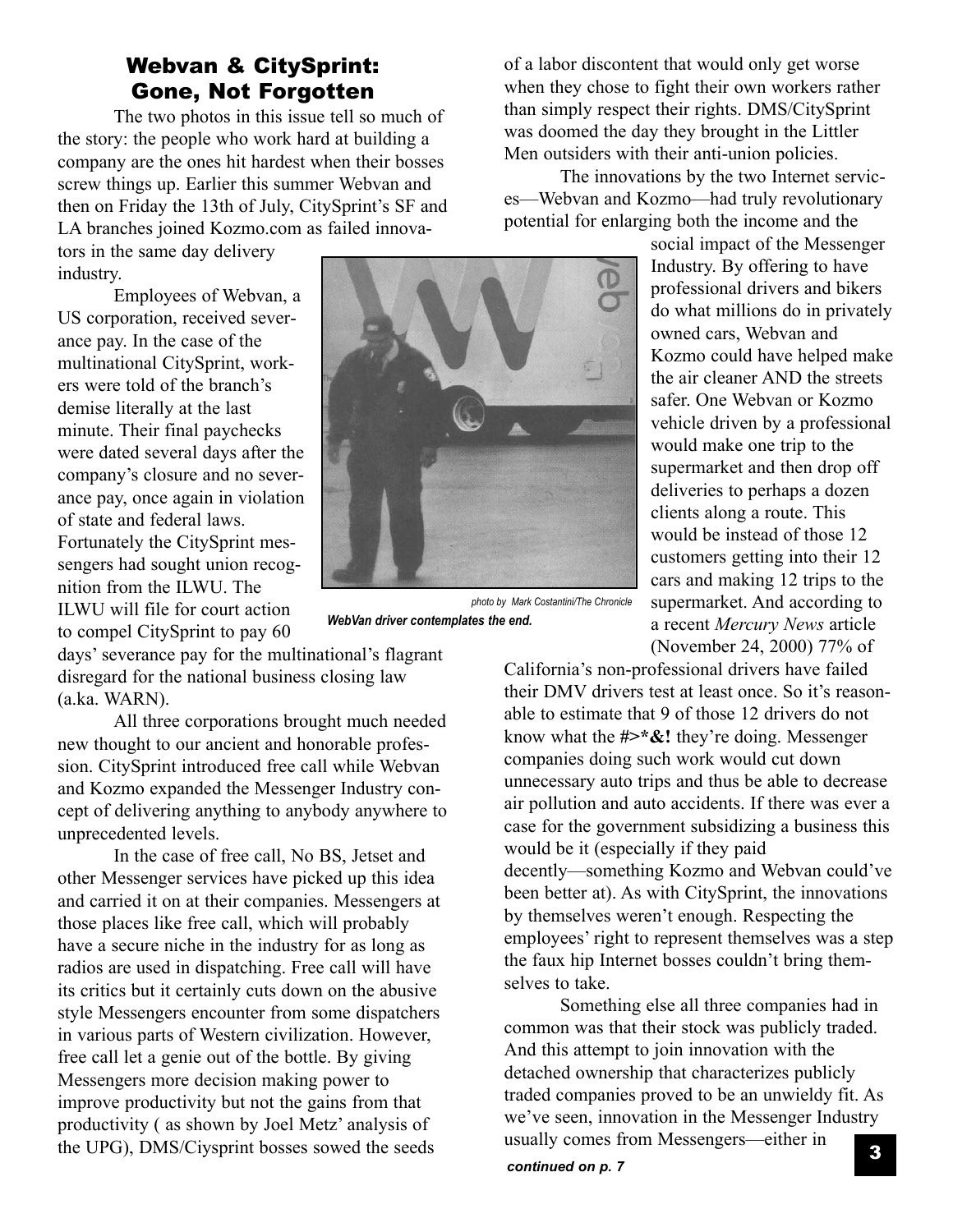# **CitySprint**

#### *continued from p.1*

in the early days went for over \$ 30 a share. However, its arsenal of nifty technology and cutesy business theorems never proved to increase productivity significantly, and certainly not enough to counteract the almost complete lack of loyalty that its yuppie arrogance engendered.

**What** stoked resentment most of all was the implementation of the Universal Pay Grid (UPG), which standardized and in many cases dramatically decreased messenger pay-outs at the newly minted "brands". The UPG confirmed suspicions that many had and coalesced anger against the corporate bosses. Indeed, from very early on there was a feeling among many messengers at DMS/RMS that a collective fight-back was in order.

#### **\* \* \***

**As** alluded to above, DMS/RMS/CitySprint (which from here on I'll refer to as CS) was the site of much contestation in its short stay in San Francisco. In what follows, I'll discuss the fight that has been waged and try to draw out, what, in my view, is relevant to the on-going struggle for more power and better conditions for SF messengers. If it seems disjointed, that in part is due to the disjointed nature of events in the past several years.

**When** I began working for CS in February 1999 (after biking for Speedway between '93-'95 and Silver Bullet '96-98) there was an official union drive under way. Of approximately 45 bike and walking messengers, all felt that the UPG, as constituted, was a scam and mistrust of management ran high. The drivers weren't as united but there was discontent in their ranks as well. Being new on the scene I was inclined at first to mainly observe and get a feel for the situation. A high percentage of the bikers and walkers had signed union cards and ILWU stickers were a fairly common sight. It seemed clear that given our numbers, and the high degree of dissatisfaction, that conditions were ripe for a strike action for better pay-outs. I signed a union card because I saw no particular harm in doing so, but I was concerned that strict adherence to union protocols—in particular, the slow-asmolasses government run union recognition process —would fail to effectively tap the anger that exist-

ed. **In** mid-March of '99 messengers on the board I worked on walked off the job in

4

protest of the termination of a pro-union fellow messenger and management re-instated him after two hours. This gave us a taste of our power, but it proved to be the only time in all of '99 that messengers at CS took action in support of a specific demand.

**Over** and over again I found that, far from galvanizing activity that would enable us to make demands from a position of strength, the union drive was instead used as a reason to be patient. While many messengers were ready to rock-and-roll, there were always enough whom argued that we should be reasonable and wait for the company to "go union". Implicit in this position—which was usually articulated by the most vocally pro-union messengers—was the false assumption that gaining recognition obligates the bosses to give shit up, when, in fact, it simply requires them to enter negotiations. A fight still must be waged.

**For** as long as the UPG had existed messengers had "demanded" that it be abolished or radically improved. But without action—or at least a threat of action—a demand is a request to be ignored. And if a demand without action is silly, an action without a demand is equally so. Which brings us to the Tax Day Strike of 1999.

**The** Tax Day strike–which was a somewhat successful but strangely incoherent attempt at an industry-wide action—was honored by virtually all CS bikers and walkers, but, in accordance with union strategy, no demands were made. The effect of the strike was to wave a red flag in management's face and in the weeks and months that followed it kicked its repressive strategy into effect. The notorious "rookie" B4 board was concocted that operated via a separate radio system and tags were diverted to it from other boards. But instead of provoking a collective response this and other management crap produced fatigue and a general weariness with waiting for the union to come in and "fix" the situation. Many began to feel that CS wasn't worth the effort—which, of course, suited management fine. Messengers quit in droves, and by Summer '99, for all intents and purposes, the union drive was dead.

**\* \* \***

**It** needs to be emphasized that the laws that grant a formal right to unionize, and the body that governs those laws—the NLRB—were designed to temper inevitable conflict between bosses and work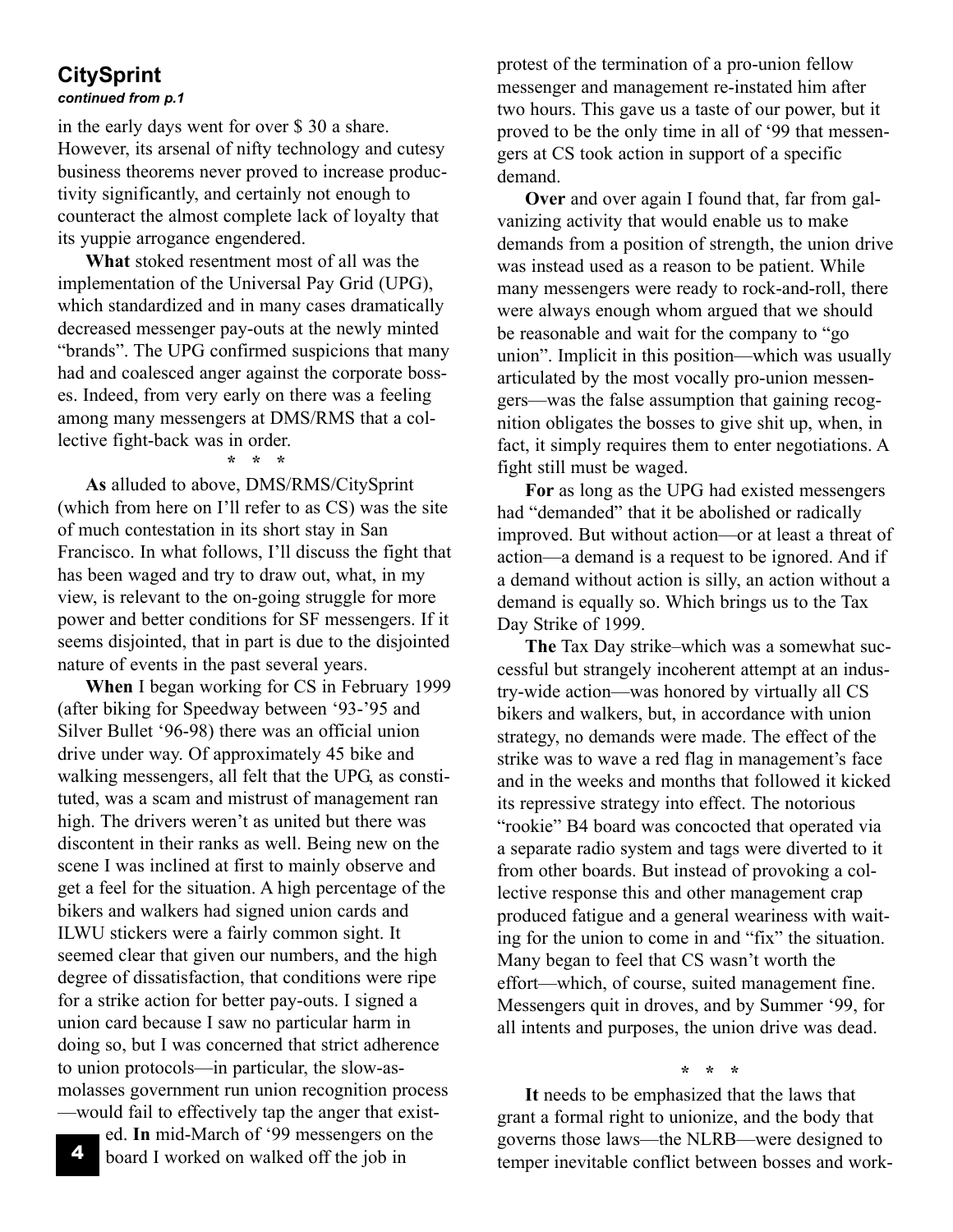ers by directing discontent onto regulated and legalistic terrain. While superficially neutral these laws serve the employers interests by shoehorning workers into predictable modes of activity and dictating the pace and scope of our actions.

**Efforts** to streamline the recognition process as some unionists have proposed would certainly help. But the bottom line is that with or without recognition, as workers we are most powerful when we are unified and prepared to act on our own terms. And bosses can and will flout the minimal protections they provide knowing that whatever punishment, if any, levied by the courts will be enacted so far down the line as to make violations well worth it.

**The** fact is that while the union had a breadth of generic support among CS messengers in the first half of '99, hatred for management and its policies was always more widespread and felt with considerably more intensity. Anti-management sentiment, in other words, was always far more pronounced than prounion sentiment. However, the union strategy carried the day and, in effect, channeled discontent away from launching an effective fight against management.

**As** one of a handful of masochists who worked in the first half of '99 and didn't quit, I continued to harbor the belief that a big strike was possible. By the end of the Summer conditions for bikes and walkers were worse than ever. The B4 riders were treated like absolute shit, many making about \$7/hour and the B1 board was hardly better. The B3 board, which I was on, was treated the best but we had to work like dogs for our money. And conditions for most in-town drivers were abysmal.(The "indie" companies had stripped many of the cherry accounts -- the ones that did lots of rush work and had easy picks and drops - leaving a higher proportion of more onerous, lowpaying work for us.)

**While** B3'ers were lucky to have a dispatcher, Greg Rodich, who didn't take any shit from his "superiors" (in fact they were scared of him!) and looked out for our interests as best he could, the rest of the SF based dispatchers were full-fledged management goons. The level of abuse and condescension was unbelievable. In meetings that were held starting in September, and attended mostly by new messengers, people were highly receptive to the idea of slapping management silly. One of those "rookie" messengers was Natasha, who was to become totally committed, like myself, to doing just that.

**In** the months that followed, a game-plan was devised that didn't rely on the good faith of the bosses, nor on the incremental approach of institutionalized procedures. It was all about gathering our forces and attacking. On January 12, 2000, the strike hit. Of 38 bike and walking messengers on the pay-roll all but one took part. A sizeable contingent of drivers from the "in-town" board walked off the job as did a smattering of regional messengers. We presented our demands to management at 10AM and announced that we were on strike. We demanded everything we could think of demanding. The look on our bosses faces was alone worth the effort. They pleaded with us to go back to work, saying that we were hurting the clients and that they felt our pain. When that failed we were told that the VP of Operations was being flown out from New York to meet with us.

**The** wildcat strike lasted five days, and while a good portion of the drivers stayed out only two days (and went back to work going slow in many cases), not one of the bikes or walkers went back during that time. In the marathon talks between management and strikers CS bosses promised that they would quickly attend to the many issues we raised. After five days we went back to work proclaiming that shit better shape up or we'd hit them again. To that VP Patrick Gallagher simply stated: "We believe you."

While the strike was no picnic (and included an ugly brawl with non-striking drivers on the fourth day in which Howard Williams got his jaw broken when assaulted from behind by a strikebreaker), it demonstrated our power in a manner that won us big concessions in the months that followed. Indeed, the power we amassed operated as a threat that hung over San Francisco CS bosses until its dying day. Until the end we could threatan more "turmoil" and they would back-off. What wasn't fully apparent to me at the time of the strike was the degree to which the strike made threats in the future credible, and it was those threats that won us concessions. If we had put our guard down in the weeks and months that followed -- which we didn't -- the lying bastards would have given up little or nothing.

**Immediately** after the strike ended, management abolished the B4 board, integrating those messengers onto the same radio, and they were paid retroactively for rip-offs they were subject to prior to the strike, quite a few receiving checks for around \$200. Rainy day pay was implemented totalling \$40 a week  $\overline{\phantom{a}}$ *continued on p. 6*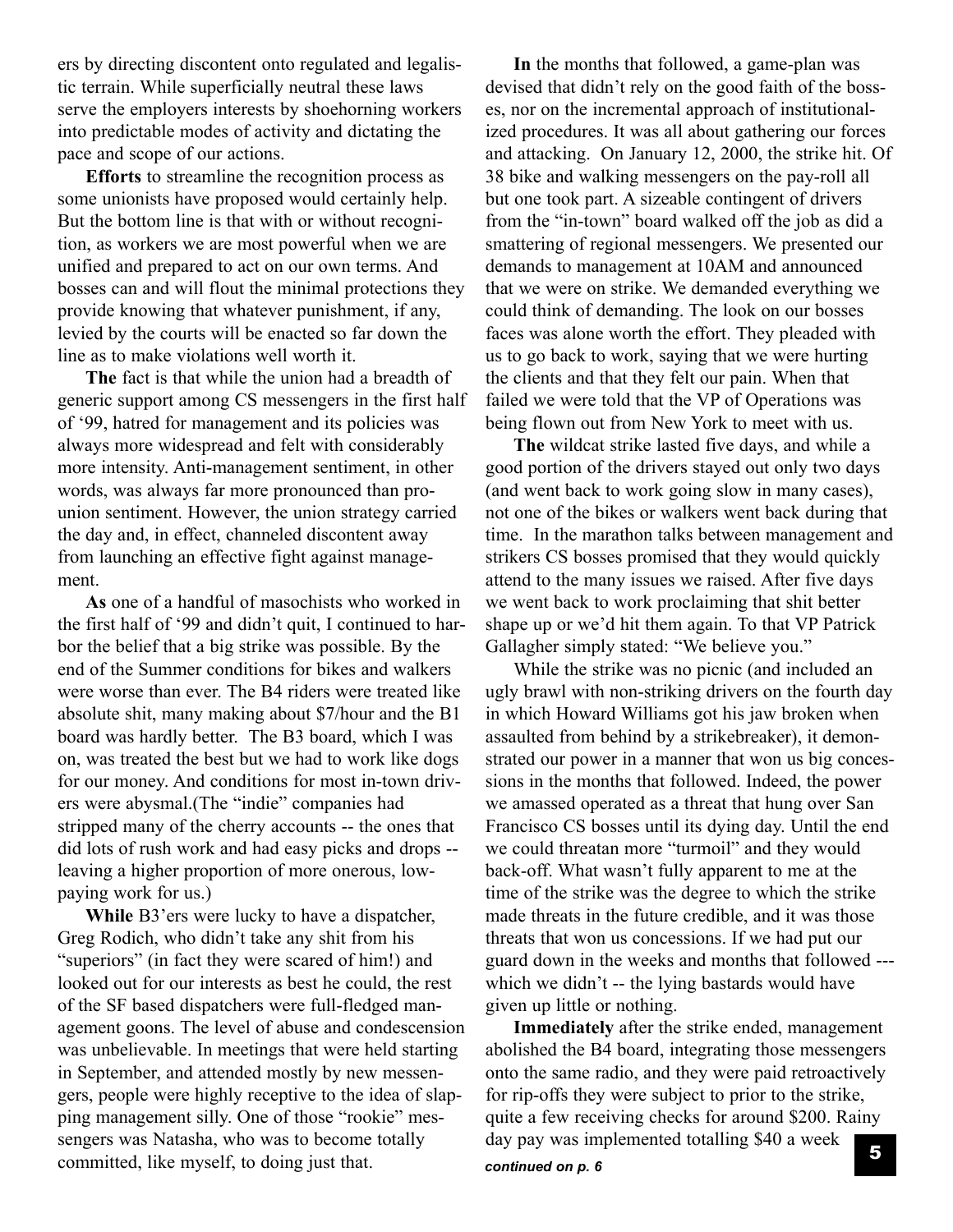# **CitySprint**

#### *continued from p. 5*

December through March for all bike and walking messengers. When the first installment wasn't in our checks as promised bikers walked off the job and were paid in cash to go back to work! The unity that produced our victories in turn produced more unity, much to management's displeasure. When a messenger who participated in the strike was fired, ten messengers went to the office the next work-day and got his job back. Little actions like that continued at CS and their success was a cause and effect of bigger successes, keeping the bosses in check.

**The** most significant victory of all was a big, albeit uneven, raise in the UPG. Long bike and intown driver work got a hike of about 15-20%, while downtown bike and walker tags saw, quite literally, a 60-70% increase. No two hour tag paid less than \$3 and no one hour less than \$3.60, made CitySprint workers, tag for tag some of the best paid commissioned messengers in the City, having previously been some of the worst paid.

**\* \* \*** 

**It** would be nice to end on that uncomplicated note, but of course, CitySprint has gone the way of the Dodo Bird, and the reasons for its demise need to be quickly addressed. CitySprint Corp. is in massive debt to the bank and has been closing down most of its centers for the past year or so. San Francisco is an extremely lucrative market, making SF CitySprint profitable despite all the turmoil in the past couple of years, and the bank had been trying to find a buyer. While the union drive, on the ground at least, had dissolved, the ILWU last year won card-check neutrality as part of a settlement of a Wages and Hour violation law-suit brought against CS.

**In** addition to the card check neutrality agreement, CS also had to pay damages to messenger plaintiffs for illegal pay practices. Card-check neutrality allows the union to gain recognition by simply getting 51% of the workforce to sign a card, dispensing with the whole albatross of an election. The deadline for amassing the requisite number of cards was July 5.

**On** July 3rd the ILWU notified CS that it had a majority. Natasha and I, despite fundamental differences with the union's legalistic

approach, decided to push for our fellow messengers to sign cards. It was a difficult decision, but we felt that so long as messengers remained unified and prepared to act collectively, there could be benefits in gaining formal recognition. We viewed it as a tactical move—and certainly not the end-all and be-all —which could possibly bring larger numbers of vehicle messengers into future actions. After a lengthy discussion, all the messengers in attendance —except for one respected co-worker who was down with the January strike but couldn't stomach signing a card—decided to vote as a block. Our plan was not to be passively absorbed into the union fold, but instead, to avail ourselves of the advantages of recognition while broadening our numbers for actions that we believed would quite possibly mean going outside the established union methods. Due to the successful wildcat actions of the past couple years, I believe that CS messengers would have been in a strong position going into contract negotiations. It would have been interesting and certainly nothing any capitalist would want to face.

#### **EPILOGUE**

**The** following statement was being circulated when CS announced its end. At that point 17 bikers, 5 drivers and 4 walkers had signed and it was meant as a general expression of our intent to continue fighting on our own terms, whether the union vote won or lost. It should be noted that a couple of the messengers who signed this statement did not sign a union card:

"The undersigned CitySprint messengers are committed to carrying on the spirit of the DMS/CS wildcat strike of January 2000. We seek to defend and expand upon the gains of that action. With or without union recognition and a contractual agreement we believe we are strongest when prepared to assert our collective power. No contract is better than a bad contract and only one that codifies real gains and increases our power on the job will meet our approval."

*Opinions in the previous article including assessments of the ILWU's strategy and effectiveness are those of the author and not necessarily those of the SFBMA or* Cognition's *staff. That said, Aaron has offered some sincere and constructive criticism that which we should all consider.*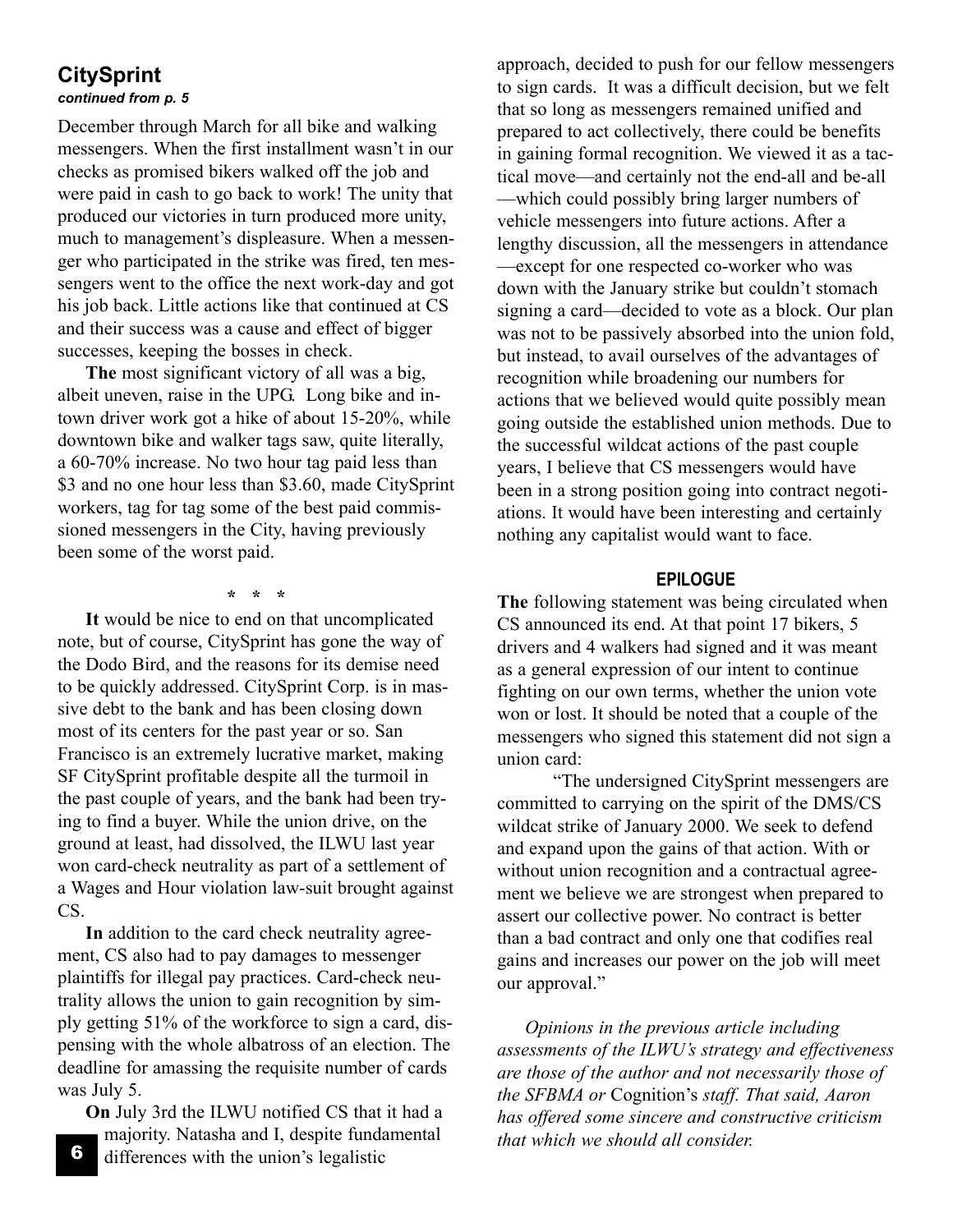# **Coalition of Concerned Medical Professionals**

*On 12 April SFBMA hosted two speakers from the Coalition of Concerned Medical Professionals (CCMP). Michaele Ramirez, CCMP Board of Directors member, spoke of CCMP's history of victories fighting for comprehensive health care for low-income workers and explained CCMP's method of all-volunteer organizing and community support. CCMP takes no government funding, and accepts no funding that would interfere with serving the true interests of low-income workers and the poor. Thelma Brown, RN, spoke of CCMP's medical benefit program and the need for more volunteers to expand these benefits. The article below is a reprint from CCMP's March 2001 newsletter,* Vital Signs*. Following that is a general description of the CCMP program.* **\* \* \***

CCMP's medical benefit program saves lives daily. Here is an example. Dr. Jim Eichel, CCMP's Medical Director saw a 24 year old male patient at a CCMP General Medical Session this February and took immediate action, consulting a specialist by phone after lab results showed the man to be suffering from liver failure. The consulting gastroenterologist directed a liver treatment program within the next ten days, or the man would suffer definite life-threatening medical complications. Indigent, and lacking a primary care physician, the man had not sought follow-up care for liver function tests done earlier in the year, until he heard of CCMP's free-of-charge program. Only tenacious advocacy by CCMP volunteer medical advocates made the difference between the patient obtaining timely liver treatment or a county clinic appointment three months into the future. The advocacy proved essential to getting medical coverage for the patient, under an "indigent adult program,"as California's Medi-Cal coverage does not apply to single adults until they are in a medical emergency situation, a "catch 22" according to the Medi-Cal social worker at the county hospital.

**\* \* \***

CCMP stands as the alternative for medical professionals and others to donate their time and skills to work with the entire community in a self-help program to obtain adequate food, heat, housing or a job–resources that guard against health problems afflicting the poor–as well

as direct medical care. Without a cent of government funding or a single paid employee, CCMP has demonstrated health care "crisis" in our community can be avoided through a comprehensive approach to health care regardless of ability to pay. Volunteers are urgently needed to reach that growing number who fall through the cracks, finding no other source of accessible care, and to fight for comprehensive care for low-income workers. To find out more about CCMP's medical advocate training program and how you can help, call Jim at (510) 436-8020.

**—by Jim DeGon**

### **Gone but not forgotten** *continued from p. 3*

"indy" companies started from scratch or from collective action. Using motor vehicles in the Messenger Industry to replace many trips by privately owned autos is a worthwhile -- perhaps noble -- endeavor. But the real decision making powers to implement such an ambitious project should belong to those who know best how to do it: the Messengers. This is true practically as it is obviously morally true. Giving the decision making power and the profits to a bunch of stock speculators proved to be counter-productive and ultimately unsuccessful.

The failure of these three innovative corporations in the same day marketplace is regretful. Many people lost their jobs and the innovations introduced by these companies deserve to be given real chances. But let"s not kid ourselves -- real innovation in the Messenger industry will only occur when Messengers gain industry-wide power and raise standards and tag prices. In that respect our industry is a microcosm and a future indicator of the entire economy and society of 21st Century America. Either the folks who do the work gain our rights or everybody can look forward to more failed companies and unemployed people.

**—by Howard Williams, Speedway**